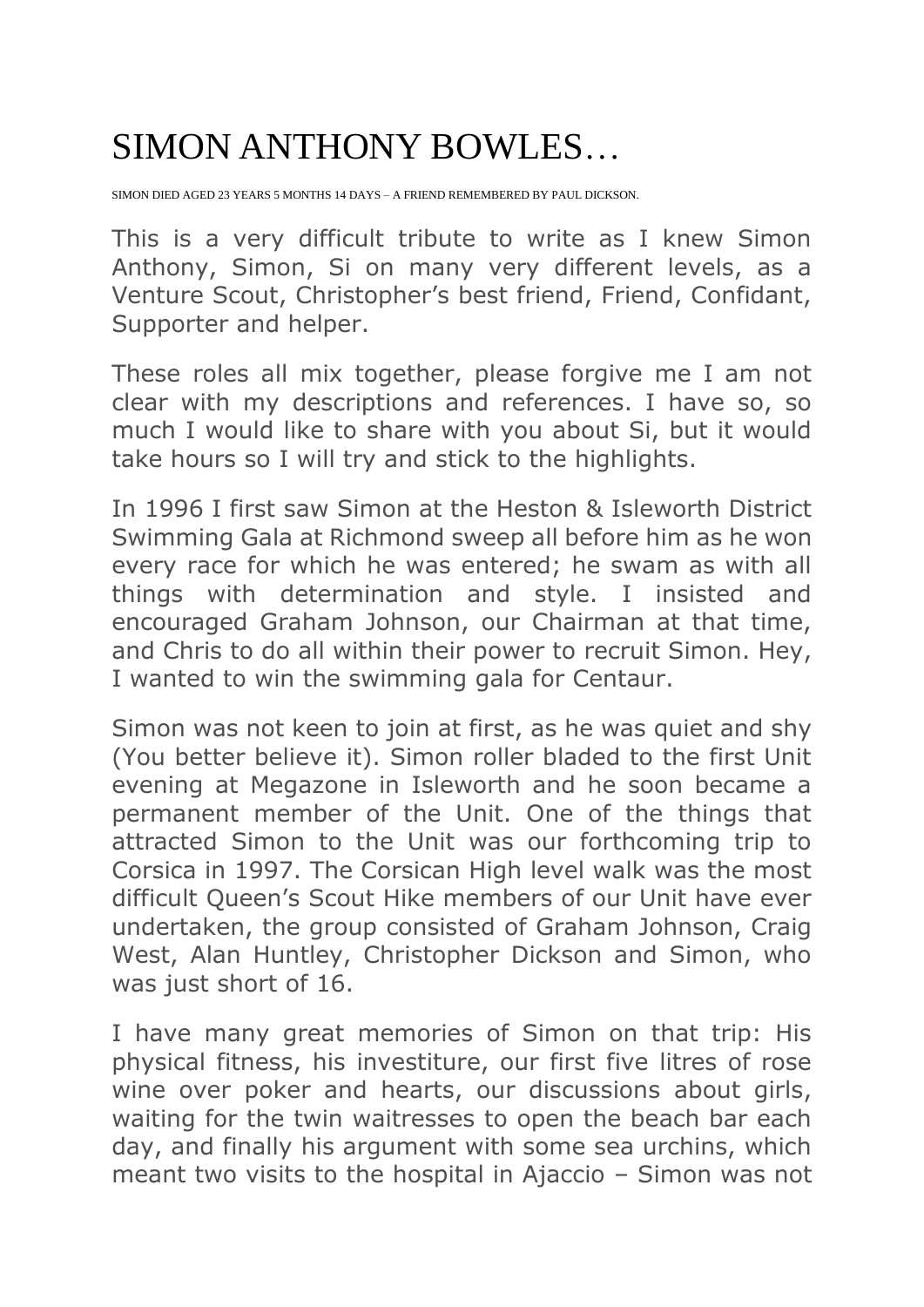impressed by the needle and the tool for removing sea urchin spines from both a hand and a foot. He was impressed by the nurse and by the doctor's Harley Davidson. In 1998 Simon and Christopher went on holiday together to Kandersteg, to undertake a Mountain Biking trip, I know little of this trip except they were having a great time until in Si's words he had to make "the most difficult telephone call of his life" to Annette to tell her that Chris had gone over his handlebars, landed on a rock and broken his neck.

Si had to cycle off to get help and call the Air ambulance, he arranged everything and visited Chris in hospital every day and got things arranged until I flew out. He was a great help to me and a great companion to Chris. I suspect Chris could tell you a great deal more about that trip.

In 1999 we went to the South of France, undertaking the now classic Queen's Scout Hike through the Gorge du Verdon, again many great memories when Simon ran ahead to collect water from the refuge to run back to share it among members of the hike that were suffering from heat exhaustion. His persistent hunting of sea urchins which he now hated; his dancing in the disco, the young French girl dancing just for Simon -he didn't know where to look

In February 2000 after a great deal of discussion and persuasion Simon went to Grindelwald to learn to Ski, I certainly believe this trip changed his outlook on life abroad, he took to skiing like a duck to water, becoming proficient in just one week and skied with the advanced skiers for the last couple of days, all this on top of a tummy bug he was the first to catch on the trip. During all of this he progressed with his Queen's Scout Award, excelling in his community service by teaching swimming at Isleworth penguins. Simon with Christopher, James, Keyur, Alix, Viral and Andrew were presented with their Queen's Scout Award in April 2000. A record of seven members from one unit, held to this day.